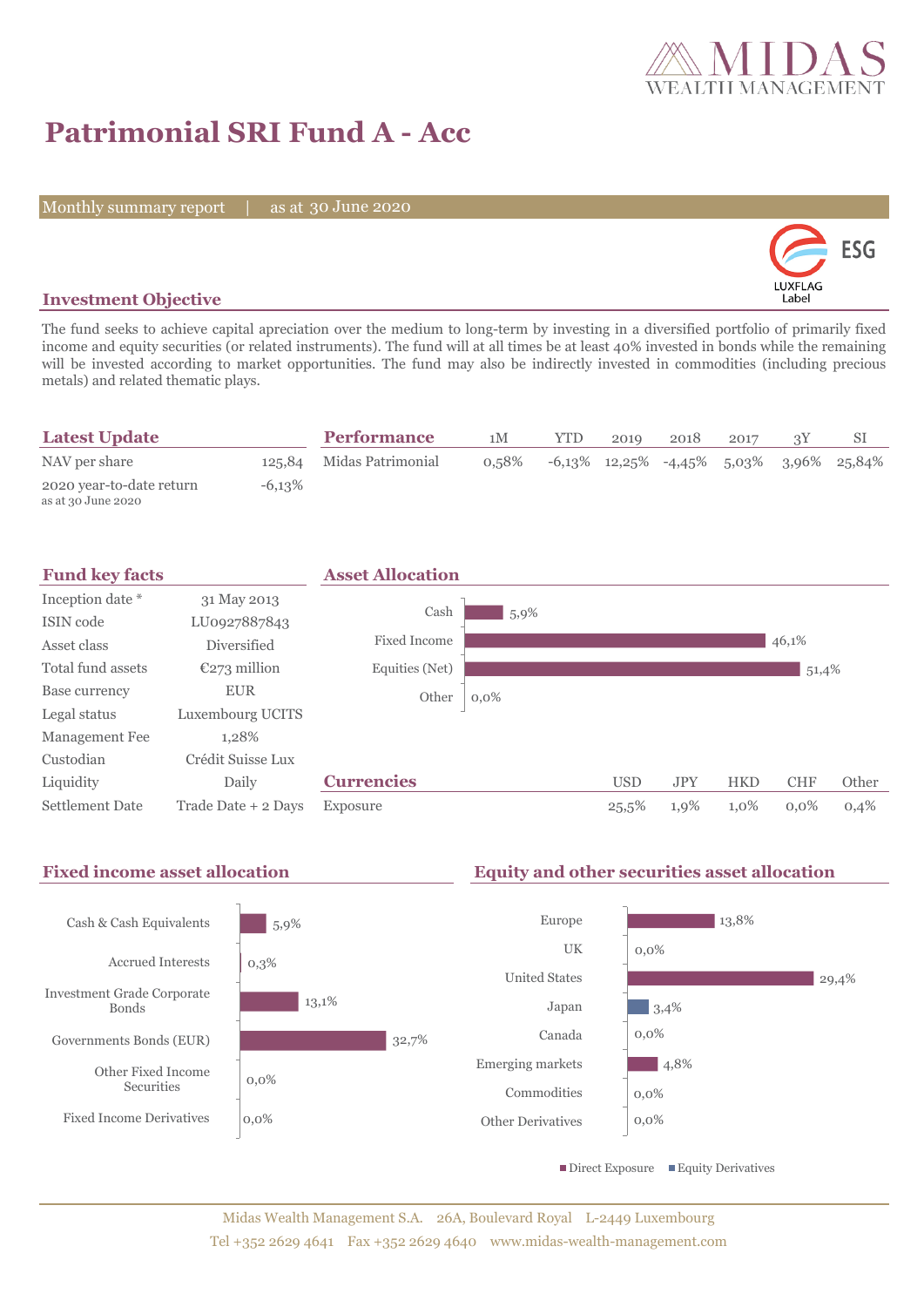

# **Patrimonial SRI Fund A - Acc**

Monthly summary report | as at 30 June 2020

| Top 10 fixed income holdings          | YTM     | Rating    | Weigh   |
|---------------------------------------|---------|-----------|---------|
| NETHERLANDS GOVT: NETHER 3 1/4 07/    | $-0.5%$ | AAA       | 2,7%    |
| DEUTSCHLAND REP: DBR o 08/15/29       | $-0.3%$ | AAA       | 2,6%    |
| NETHERLANDS GOVT: NETHER 0 3/4 07     | $-0,3%$ | AAA       | $2,0\%$ |
| BTPS: BTPS 1 07/15/22                 | 0,2%    | BBB-      | 1,9%    |
| BTPS: BTPS 2 1/2 11/15/25             | 0.9%    | BBB-      | 1,6%    |
| EUROPEAN INVT BK : EIB o 3/8 07/16/25 | $-0.4%$ | AAA       | 1,5%    |
| AGENCE FRANCAISE : AGFRNC 0 1/8 11/1  | $-0,2%$ | AA        | 1,5%    |
| BUNDESSCHATZANW: BKO 0 03/11/22       | $-0.6%$ | <b>NR</b> | 1,5%    |
| BTPS: BTPS 0.35 02/01/25              | 0,7%    | BBB-      | 1,4%    |
| DEUTSCHLAND REP: DBR 1 1/4 08/15/48   | 0,2%    | AAA       | 1,4%    |

**Fixed income rating breakdown** 



| Top 10 equity holdings           | Sector                        | Weigh |
|----------------------------------|-------------------------------|-------|
| <b>ALTICE NV -A</b>              | <b>Communication Services</b> | 3,1%  |
| <b>AMAZON.COM INC</b>            | <b>Consumer Discretionary</b> | 2,2%  |
| ALIBABA GROUP HOLDING-SP ADR     | <b>Consumer Discretionary</b> | 2,0%  |
| NVIDIA CORP                      | <b>Information Technology</b> | 1,8%  |
| <b>MEDTRONIC PLC</b>             | Health Care                   | 1,8%  |
| <b>APPLE INC</b>                 | <b>Information Technology</b> | 1,8%  |
| <b>MICROSOFT CORP</b>            | <b>Information Technology</b> | 1,7%  |
| <b>ALPHABET INC-CL A</b>         | <b>Communication Services</b> | 1,6%  |
| <b>EQUINIX INC</b>               | <b>Real Estate</b>            | 1,6%  |
| <b>CHECK POINT SOFTWARE TECH</b> | <b>Information Technology</b> | 1,6%  |

## **The Equity sector breakdown**

| <b>Consumer Discretionary</b><br><b>Consumer Staples</b><br>Energy<br>Financials<br>Health Care | 12,9%<br>4,7%<br>$0.0\%$<br>$0.0\%$<br>13,5% |       |
|-------------------------------------------------------------------------------------------------|----------------------------------------------|-------|
| <b>Information Technology</b>                                                                   |                                              | 33.8% |
| Industrials<br>Materials                                                                        | 10,5%<br>$0.0\%$                             |       |
| <b>Communication Services</b><br>Utilities                                                      | 13,0%                                        |       |
| <b>Real Estate</b>                                                                              | 4,3%<br>7,4%                                 |       |



# **Thematics breakdown Top 5 funds and other holdings**

| Quaero Bamboo                                    | 1.8% |
|--------------------------------------------------|------|
| iShares S&P 500 Financials Sector UCITS ETI 1.0% |      |
| iShares EURO STOXX Banks 30-15 UCITS ET 1,0%     |      |